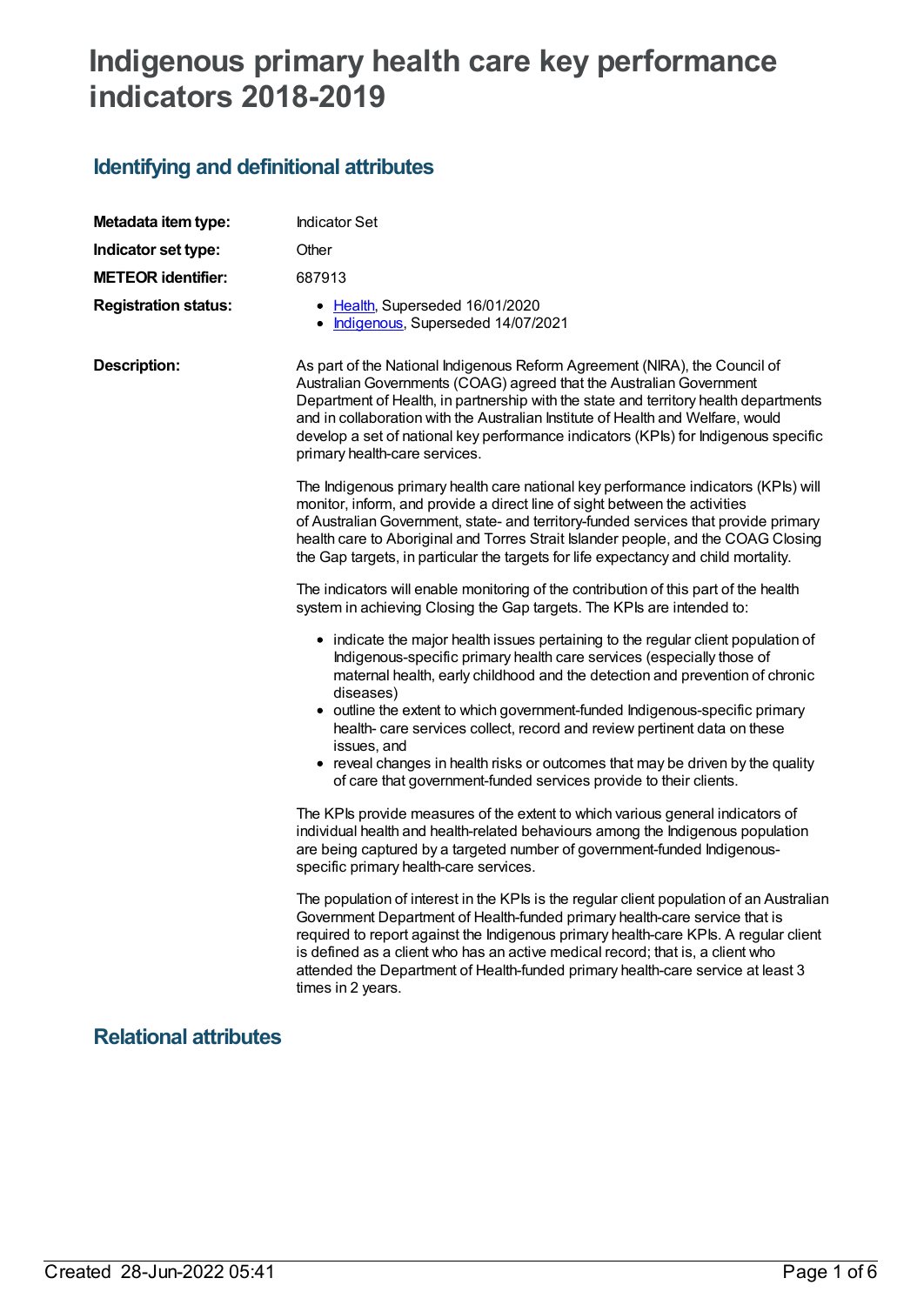Supersedes **Indigenous primary health care key [performance](https://meteor.aihw.gov.au/content/686315) indicators (2015-**2017)

- [Health](https://meteor.aihw.gov.au/RegistrationAuthority/12), Superseded 17/10/2018
- [Indigenous](https://meteor.aihw.gov.au/RegistrationAuthority/6), Superseded 17/10/2018

Has been superseded by **Indigenous primary health care key [performance](https://meteor.aihw.gov.au/content/717261)** indicators June 2020

- [Health](https://meteor.aihw.gov.au/RegistrationAuthority/12), Retired 13/10/2021
- [Indigenous](https://meteor.aihw.gov.au/RegistrationAuthority/6), Superseded 14/07/2021

See also *[Indigenous](https://meteor.aihw.gov.au/content/686603) primary health care NBEDS 2017-18* 

- [Health](https://meteor.aihw.gov.au/RegistrationAuthority/12), Superseded 06/09/2018
- [Indigenous](https://meteor.aihw.gov.au/RegistrationAuthority/6), Superseded 22/10/2018

See also *[Indigenous](https://meteor.aihw.gov.au/content/694101) primary health care NBEDS* 2018-19

- [Health](https://meteor.aihw.gov.au/RegistrationAuthority/12), Superseded 12/12/2018
- [Indigenous](https://meteor.aihw.gov.au/RegistrationAuthority/6), Superseded 02/04/2019

See also [Indigenous](https://meteor.aihw.gov.au/content/707502) primary health care NBEDS 2019–20

- [Health](https://meteor.aihw.gov.au/RegistrationAuthority/12), Superseded 16/01/2020
- [Indigenous](https://meteor.aihw.gov.au/RegistrationAuthority/6), Superseded 14/07/2021

[populationIndigenous,](https://meteor.aihw.gov.au/content/396115) Standard 21/07/2010

[Indigenous](https://meteor.aihw.gov.au/RegistrationAuthority/6), Superseded 14/07/2021

**Outcome areas linked to this Indicator set:**

**Indicators linked to this Indicator set:**

Indigenous primary health care: [PI01a-Number](https://meteor.aihw.gov.au/content/687916) of Indigenous babies born within the previous 12 months whose birthweight has been recorded, 2018-2019 [Health](https://meteor.aihw.gov.au/RegistrationAuthority/12), Superseded 16/01/2020

Indigenous Australians achieve health outcomes comparable to the broader

Indigenous primary health care: [PI01b-Proportion](https://meteor.aihw.gov.au/content/687918) of Indigenous babies born within the previous 12 months whose birthweight has been recorded, 2018-2019 [Health](https://meteor.aihw.gov.au/RegistrationAuthority/12), Superseded 16/01/2020 [Indigenous](https://meteor.aihw.gov.au/RegistrationAuthority/6), Superseded 14/07/2021

Indigenous primary health care: [PI02a-Number](https://meteor.aihw.gov.au/content/687921) of Indigenous babies born within the previous 12 months whose birthweight results were low, normal or high, 2018-2019 [Health](https://meteor.aihw.gov.au/RegistrationAuthority/12), Superseded 16/01/2020 [Indigenous](https://meteor.aihw.gov.au/RegistrationAuthority/6), Superseded 14/07/2021

Indigenous primary health care: [PI02b-Proportion](https://meteor.aihw.gov.au/content/687923) of Indigenous babies born within the previous 12 months whose birthweight results were low, normal or high, 2018- 2019 [Health](https://meteor.aihw.gov.au/RegistrationAuthority/12), Superseded 16/01/2020 [Indigenous](https://meteor.aihw.gov.au/RegistrationAuthority/6), Superseded 14/07/2021

Indigenous primary health care: [PI03a-Number](https://meteor.aihw.gov.au/content/687925) of regular clients for whom an MBS Health Assessment for Aboriginal and Torres Strait Islander People (MBS Item 715) was claimed, 2018-2019 [Health](https://meteor.aihw.gov.au/RegistrationAuthority/12), Superseded 16/01/2020 [Indigenous](https://meteor.aihw.gov.au/RegistrationAuthority/6), Superseded 14/07/2021

Indigenous primary health care: [PI03b-Proportion](https://meteor.aihw.gov.au/content/687927) of regular clients for whom an MBS Health Assessment for Aboriginal and Torres Strait Islander People (MBS Item 715) was claimed, 2018-2019 [Health](https://meteor.aihw.gov.au/RegistrationAuthority/12), Superseded 16/01/2020 [Indigenous](https://meteor.aihw.gov.au/RegistrationAuthority/6), Superseded 14/07/2021

Indigenous primary health care: [PI04a-Number](https://meteor.aihw.gov.au/content/687929) of Indigenous children who are fully immunised, 2018-2019 [Health](https://meteor.aihw.gov.au/RegistrationAuthority/12), Superseded 16/01/2020 [Indigenous](https://meteor.aihw.gov.au/RegistrationAuthority/6), Superseded 14/07/2021

Indigenous primary health care: [PI04b-Proportion](https://meteor.aihw.gov.au/content/687937) of Indigenous children who are fully immunised, 2018-2019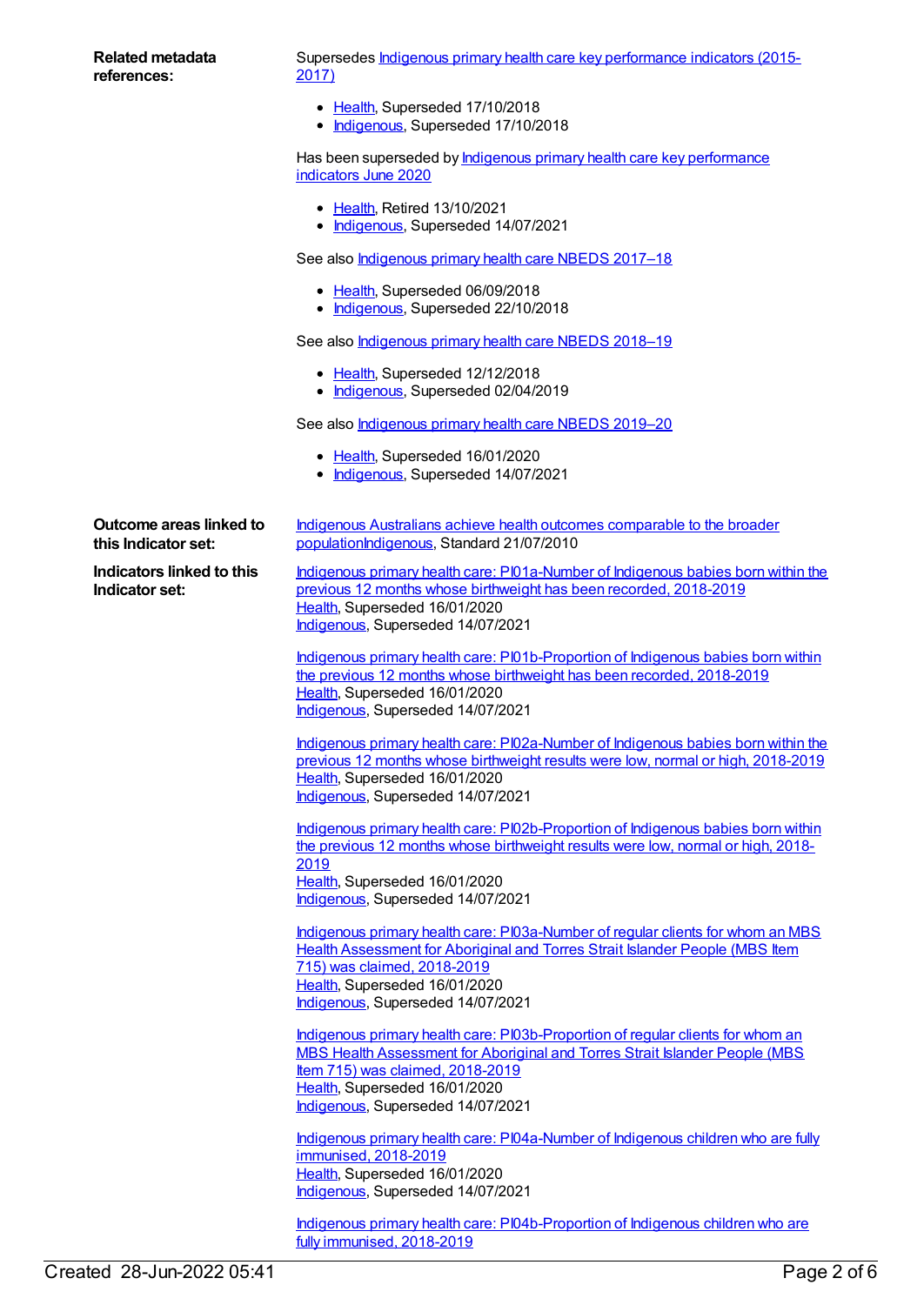[Health](https://meteor.aihw.gov.au/RegistrationAuthority/12), Superseded 16/01/2020 [Indigenous](https://meteor.aihw.gov.au/RegistrationAuthority/6), Superseded 14/07/2021

Indigenous primary health care: [PI05a-Number](https://meteor.aihw.gov.au/content/687939) of regular clients with Type II diabetes who have had an HbA1c measurement result recorded, 2018-2019 [Health](https://meteor.aihw.gov.au/RegistrationAuthority/12), Superseded 16/01/2020 [Indigenous](https://meteor.aihw.gov.au/RegistrationAuthority/6), Superseded 14/07/2021

Indigenous primary health care: [PI05b-Proportion](https://meteor.aihw.gov.au/content/687941) of regular clients with Type II diabetes who have had an HbA1c measurement result recorded, 2018-2019 [Health](https://meteor.aihw.gov.au/RegistrationAuthority/12), Superseded 16/01/2020 [Indigenous](https://meteor.aihw.gov.au/RegistrationAuthority/6), Superseded 14/07/2021

Indigenous primary health care: [PI06a-Number](https://meteor.aihw.gov.au/content/687943) of regular clients with Type II diabetes whose HbA1c measurement result was within a specified level, 2018- 2019 [Health](https://meteor.aihw.gov.au/RegistrationAuthority/12), Superseded 16/01/2020 [Indigenous](https://meteor.aihw.gov.au/RegistrationAuthority/6), Superseded 14/07/2021

Indigenous primary health care: [PI06b-Proportion](https://meteor.aihw.gov.au/content/687945) of regular clients with Type II diabetes whose HbA1c measurement result was within a specified level, 2018- 2019 [Health](https://meteor.aihw.gov.au/RegistrationAuthority/12), Superseded 16/01/2020 [Indigenous](https://meteor.aihw.gov.au/RegistrationAuthority/6), Superseded 14/07/2021

Indigenous primary health care: [PI07a-Number](https://meteor.aihw.gov.au/content/687948) of regular clients with a chronic disease for whom a GP Management Plan (MBS Item 721) was claimed, 2018- 2019 [Health](https://meteor.aihw.gov.au/RegistrationAuthority/12), Superseded 16/01/2020 [Indigenous](https://meteor.aihw.gov.au/RegistrationAuthority/6), Superseded 14/07/2021

Indigenous primary health care: [PI07b-Proportion](https://meteor.aihw.gov.au/content/687950) of regular clients with a chronic disease for whom a GP Management Plan (MBS Item 721) was claimed, 2018- 2019 [Health](https://meteor.aihw.gov.au/RegistrationAuthority/12), Superseded 16/01/2020 [Indigenous](https://meteor.aihw.gov.au/RegistrationAuthority/6), Superseded 14/07/2021

Indigenous primary health care: [PI08a-Number](https://meteor.aihw.gov.au/content/687952) of regular clients with a chronic disease for whom a Team Care Arrangement (MBS Item 723) was claimed, 2018- 2019 [Health](https://meteor.aihw.gov.au/RegistrationAuthority/12), Superseded 16/01/2020 [Indigenous](https://meteor.aihw.gov.au/RegistrationAuthority/6), Superseded 14/07/2021

Indigenous primary health care: [PI08b-Proportion](https://meteor.aihw.gov.au/content/687954) of regular clients with a chronic disease for whom a Team Care Arrangement (MBS Item 723) was claimed, 2018- 2019 [Health](https://meteor.aihw.gov.au/RegistrationAuthority/12), Superseded 16/01/2020 [Indigenous](https://meteor.aihw.gov.au/RegistrationAuthority/6), Superseded 14/07/2021

Indigenous primary health care: [PI09a-Number](https://meteor.aihw.gov.au/content/687957) of regular clients whose smoking status has been recorded, 2018-2019 [Health](https://meteor.aihw.gov.au/RegistrationAuthority/12), Superseded 16/01/2020 [Indigenous](https://meteor.aihw.gov.au/RegistrationAuthority/6), Superseded 14/07/2021

Indigenous primary health care: [PI09b-Proportion](https://meteor.aihw.gov.au/content/687959) of regular clients whose smoking status has been recorded, 2018-2019 [Health](https://meteor.aihw.gov.au/RegistrationAuthority/12), Superseded 16/01/2020 [Indigenous](https://meteor.aihw.gov.au/RegistrationAuthority/6), Superseded 14/07/2021

Indigenous primary health care: [PI10a-Number](https://meteor.aihw.gov.au/content/687961) of regular clients with a smoking status result, 2018-2019 [Health](https://meteor.aihw.gov.au/RegistrationAuthority/12), Superseded 16/01/2020 [Indigenous](https://meteor.aihw.gov.au/RegistrationAuthority/6), Superseded 14/07/2021

Indigenous primary health care: [PI10b-Proportion](https://meteor.aihw.gov.au/content/687963) of regular clients with a smoking status result, 2018-2019 [Health](https://meteor.aihw.gov.au/RegistrationAuthority/12), Superseded 16/01/2020 [Indigenous](https://meteor.aihw.gov.au/RegistrationAuthority/6), Superseded 14/07/2021

Indigenous primary health care: PI11a-Number of regular clients who gave birth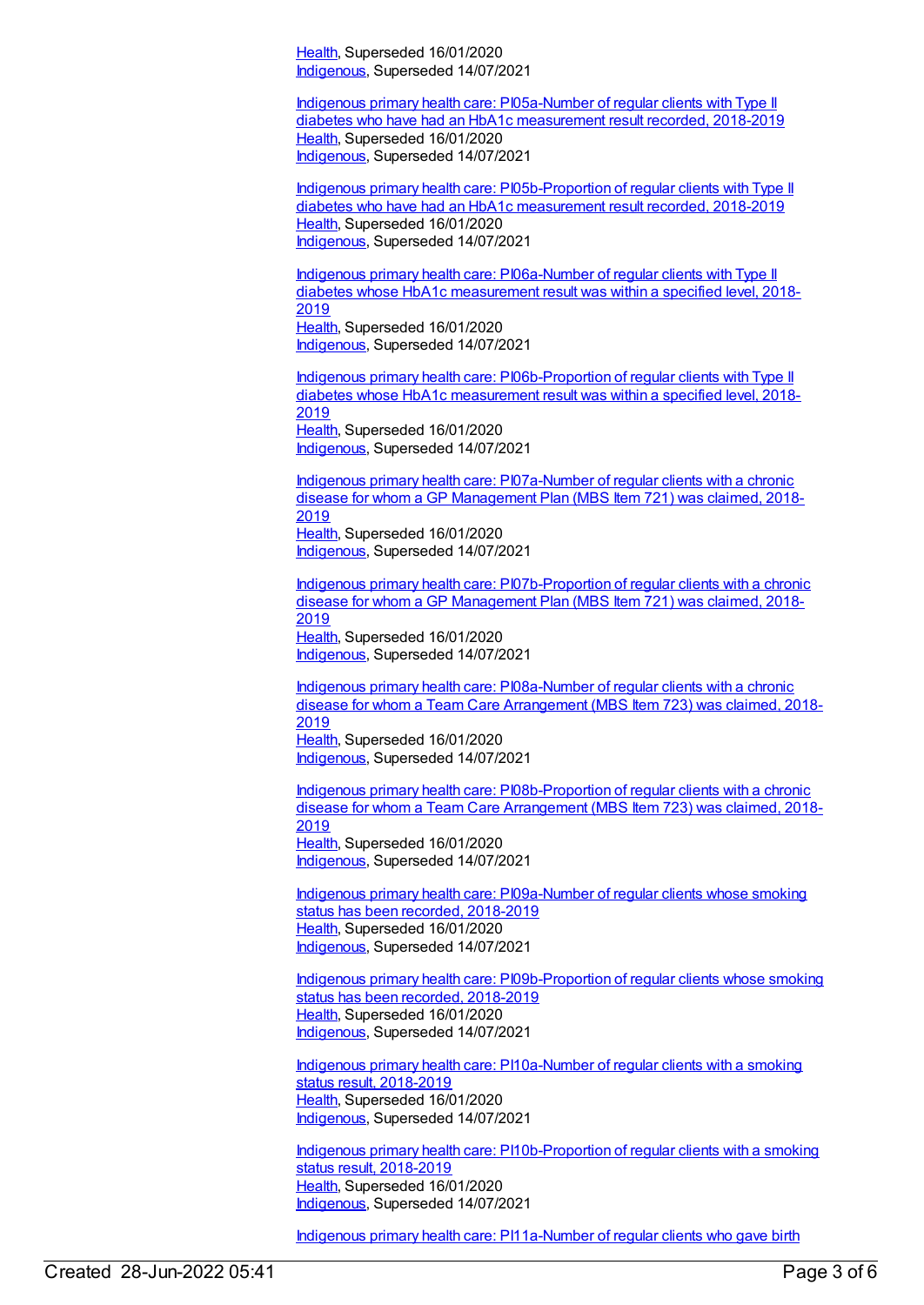within the previous 12 months with a smoking status of 'current smoker', ['ex-smoker](https://meteor.aihw.gov.au/content/687966)' or 'never smoked', 2018-2019 [Health](https://meteor.aihw.gov.au/RegistrationAuthority/12), Superseded 16/01/2020 [Indigenous](https://meteor.aihw.gov.au/RegistrationAuthority/6), Superseded 14/07/2021

Indigenous primary health care: [PI11b-Proportion](https://meteor.aihw.gov.au/content/687968) of regular clients who gave birth within the previous 12 months with a smoking status of 'current smoker', 'ex-smoker' or 'never smoked', 2018-2019 [Health](https://meteor.aihw.gov.au/RegistrationAuthority/12), Superseded 16/01/2020 [Indigenous](https://meteor.aihw.gov.au/RegistrationAuthority/6), Superseded 14/07/2021

Indigenous primary health care: [PI12a-Number](https://meteor.aihw.gov.au/content/687970) of regular clients who are classified as overweight or obese, 2018-2019 [Health](https://meteor.aihw.gov.au/RegistrationAuthority/12), Superseded 16/01/2020 [Indigenous](https://meteor.aihw.gov.au/RegistrationAuthority/6), Superseded 14/07/2021

Indigenous primary health care: [PI12b-Proportion](https://meteor.aihw.gov.au/content/687972) of regular clients who are classified as overweight or obese, 2018-2019 [Health](https://meteor.aihw.gov.au/RegistrationAuthority/12), Superseded 16/01/2020 [Indigenous](https://meteor.aihw.gov.au/RegistrationAuthority/6), Superseded 14/07/2021

Indigenous primary health care: [PI13a-Number](https://meteor.aihw.gov.au/content/687974) of regular clients who had their first antenatal care visit within specified periods, 2018-2019 [Health](https://meteor.aihw.gov.au/RegistrationAuthority/12), Superseded 16/01/2020 [Indigenous](https://meteor.aihw.gov.au/RegistrationAuthority/6), Superseded 14/07/2021

Indigenous primary health care: [PI13b-Proportion](https://meteor.aihw.gov.au/content/687976) of regular clients who had their first antenatal care visit within specified periods, 2018-2019 [Health](https://meteor.aihw.gov.au/RegistrationAuthority/12), Superseded 16/01/2020 [Indigenous](https://meteor.aihw.gov.au/RegistrationAuthority/6), Superseded 14/07/2021

Indigenous primary health care: [PI14a-Number](https://meteor.aihw.gov.au/content/687978) of regular clients aged 50 years and over who are immunised against influenza, 2018-2019 [Health](https://meteor.aihw.gov.au/RegistrationAuthority/12), Superseded 16/01/2020 [Indigenous](https://meteor.aihw.gov.au/RegistrationAuthority/6), Superseded 14/07/2021

Indigenous primary health care: [PI14b-Proportion](https://meteor.aihw.gov.au/content/687980) of regular clients aged 50 years and over who are immunised against influenza, 2018-2019 [Health](https://meteor.aihw.gov.au/RegistrationAuthority/12), Superseded 16/01/2020 [Indigenous](https://meteor.aihw.gov.au/RegistrationAuthority/6), Superseded 14/07/2021

Indigenous primary health care: [PI15a-Number](https://meteor.aihw.gov.au/content/687982) of regular clients with Type II diabetes or chronic obstructive pulmonary disease (COPD) who are immunised against influenza, 2018-2019 [Health](https://meteor.aihw.gov.au/RegistrationAuthority/12), Superseded 16/01/2020 [Indigenous](https://meteor.aihw.gov.au/RegistrationAuthority/6), Superseded 14/07/2021

Indigenous primary health care: [PI15b-Proportion](https://meteor.aihw.gov.au/content/687984) of regular clients with Type II diabetes or chronic obstructive pulmonary disease (COPD) who are immunised against influenza, 2018-2019 [Health](https://meteor.aihw.gov.au/RegistrationAuthority/12), Superseded 16/01/2020 [Indigenous](https://meteor.aihw.gov.au/RegistrationAuthority/6), Superseded 14/07/2021

Indigenous primary health care: [PI16a-Number](https://meteor.aihw.gov.au/content/687988) of regular clients whose alcohol consumption status has been recorded, 2018-2019 [Health](https://meteor.aihw.gov.au/RegistrationAuthority/12), Superseded 16/01/2020 [Indigenous](https://meteor.aihw.gov.au/RegistrationAuthority/6), Superseded 14/07/2021

Indigenous primary health care: [PI16b-Proportion](https://meteor.aihw.gov.au/content/687990) of regular clients whose alcohol consumption status has been recorded, 2018-2019 [Health](https://meteor.aihw.gov.au/RegistrationAuthority/12), Superseded 16/01/2020 [Indigenous](https://meteor.aihw.gov.au/RegistrationAuthority/6), Superseded 14/07/2021

Indigenous primary health care: [PI17a-Number](https://meteor.aihw.gov.au/content/687992) of regular clients who had an AUDIT-C with result within specified levels, 2018-2019 [Health](https://meteor.aihw.gov.au/RegistrationAuthority/12), Superseded 16/01/2020 [Indigenous](https://meteor.aihw.gov.au/RegistrationAuthority/6), Superseded 14/07/2021

Indigenous primary health care: [PI17b-Proportion](https://meteor.aihw.gov.au/content/687994) of regular clients who had an AUDIT-C with result within specified levels, 2018-2019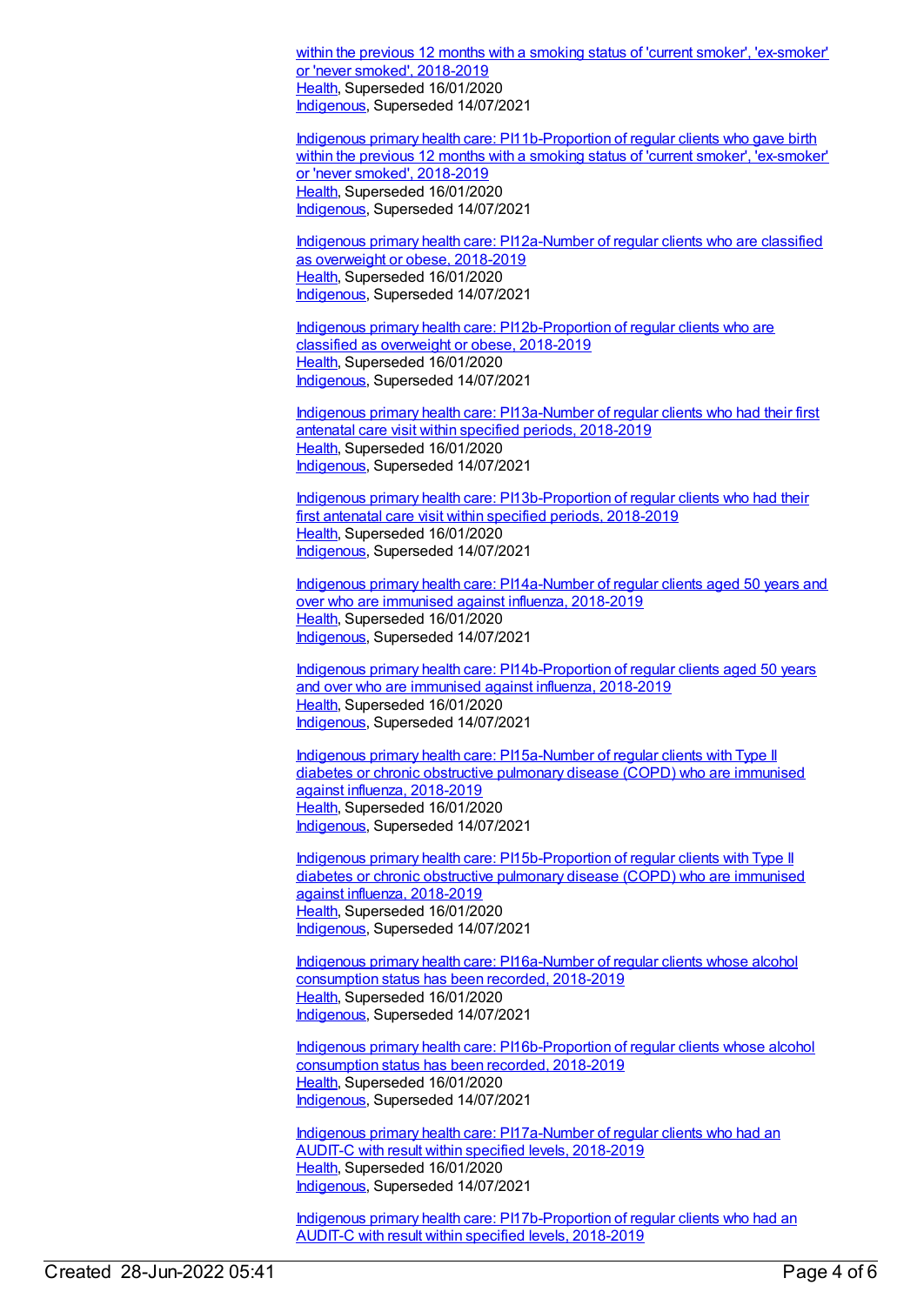[Health](https://meteor.aihw.gov.au/RegistrationAuthority/12), Superseded 16/01/2020 [Indigenous](https://meteor.aihw.gov.au/RegistrationAuthority/6), Superseded 14/07/2021

Indigenous primary health care: [PI18a-Number](https://meteor.aihw.gov.au/content/687996) of regular clients with a selected chronic disease who have had a kidney function test, 2018-2019 [Health](https://meteor.aihw.gov.au/RegistrationAuthority/12), Superseded 16/01/2020 [Indigenous](https://meteor.aihw.gov.au/RegistrationAuthority/6), Superseded 14/07/2021

Indigenous primary health care: [PI18b-Proportion](https://meteor.aihw.gov.au/content/687998) of regular clients with a selected chronic disease who have had a kidney function test, 2018-2019 [Health](https://meteor.aihw.gov.au/RegistrationAuthority/12), Superseded 16/01/2020 [Indigenous](https://meteor.aihw.gov.au/RegistrationAuthority/6), Superseded 14/07/2021

Indigenous primary health care: [PI19a-Number](https://meteor.aihw.gov.au/content/688000) of regular clients with a selected chronic disease who have had a kidney function test with results within specified levels, 2018-2019 [Health](https://meteor.aihw.gov.au/RegistrationAuthority/12), Superseded 16/01/2020 [Indigenous](https://meteor.aihw.gov.au/RegistrationAuthority/6), Superseded 14/07/2021

Indigenous primary health care: [PI19b-Proportion](https://meteor.aihw.gov.au/content/688002) of regular clients with a selected chronic disease who have had a kidney function test with results within specified levels, 2018-2019 [Health](https://meteor.aihw.gov.au/RegistrationAuthority/12), Superseded 16/01/2020 [Indigenous](https://meteor.aihw.gov.au/RegistrationAuthority/6), Superseded 14/07/2021

Indigenous primary health care: PI20a-Number of regular clients who have had the necessary risk factors assessed to enable [cardiovascular](https://meteor.aihw.gov.au/content/688004) disease (CVD) assessment, 2018-2019 [Health](https://meteor.aihw.gov.au/RegistrationAuthority/12), Superseded 16/01/2020 [Indigenous](https://meteor.aihw.gov.au/RegistrationAuthority/6), Superseded 14/07/2021

Indigenous primary health care: [PI20b-Proportion](https://meteor.aihw.gov.au/content/688007) of regular clients who have had the necessary risk factors assessed to enable cardiovascular disease (CVD) assessment, 2018-2019 [Health](https://meteor.aihw.gov.au/RegistrationAuthority/12), Superseded 16/01/2020 [Indigenous](https://meteor.aihw.gov.au/RegistrationAuthority/6), Superseded 14/07/2021

Indigenous primary health care: PI21a-Number of regular clients aged 35 to 74 years who have had an absolute [cardiovascular](https://meteor.aihw.gov.au/content/688009) disease (CVD) risk assessment with results within specified levels, 2018-2019 [Health](https://meteor.aihw.gov.au/RegistrationAuthority/12), Superseded 16/01/2020 [Indigenous](https://meteor.aihw.gov.au/RegistrationAuthority/6), Superseded 14/07/2021

Indigenous primary health care: [PI21b-Proportion](https://meteor.aihw.gov.au/content/688012) of regular clients aged 35 to 74 years who have had an absolute cardiovascular disease (CVD) risk assessment with results within specified levels, 2018-2019 [Health](https://meteor.aihw.gov.au/RegistrationAuthority/12), Superseded 16/01/2020 [Indigenous](https://meteor.aihw.gov.au/RegistrationAuthority/6), Superseded 14/07/2021

Indigenous primary health care: [PI22a-Number](https://meteor.aihw.gov.au/content/688014) of regular clients who have had a cervical screening, 2018-2019 [Health](https://meteor.aihw.gov.au/RegistrationAuthority/12), Superseded 16/01/2020 [Indigenous](https://meteor.aihw.gov.au/RegistrationAuthority/6), Superseded 14/07/2021

Indigenous primary health care: [PI22b-Proportion](https://meteor.aihw.gov.au/content/688016) of regular clients who have had a cervical screening, 2018-2019 [Health](https://meteor.aihw.gov.au/RegistrationAuthority/12), Superseded 16/01/2020 [Indigenous](https://meteor.aihw.gov.au/RegistrationAuthority/6), Superseded 14/07/2021

Indigenous primary health care: [PI23a-Number](https://meteor.aihw.gov.au/content/688018) of regular clients with Type II diabetes who have had a blood pressure measurement result recorded, 2018- 2019 [Health](https://meteor.aihw.gov.au/RegistrationAuthority/12), Superseded 16/01/2020 [Indigenous](https://meteor.aihw.gov.au/RegistrationAuthority/6), Superseded 14/07/2021

Indigenous primary health care: [PI23b-Proportion](https://meteor.aihw.gov.au/content/688020) of regular clients with Type II diabetes who have had a blood pressure measurement result recorded, 2018- 2019 [Health](https://meteor.aihw.gov.au/RegistrationAuthority/12), Superseded 16/01/2020 [Indigenous](https://meteor.aihw.gov.au/RegistrationAuthority/6), Superseded 14/07/2021